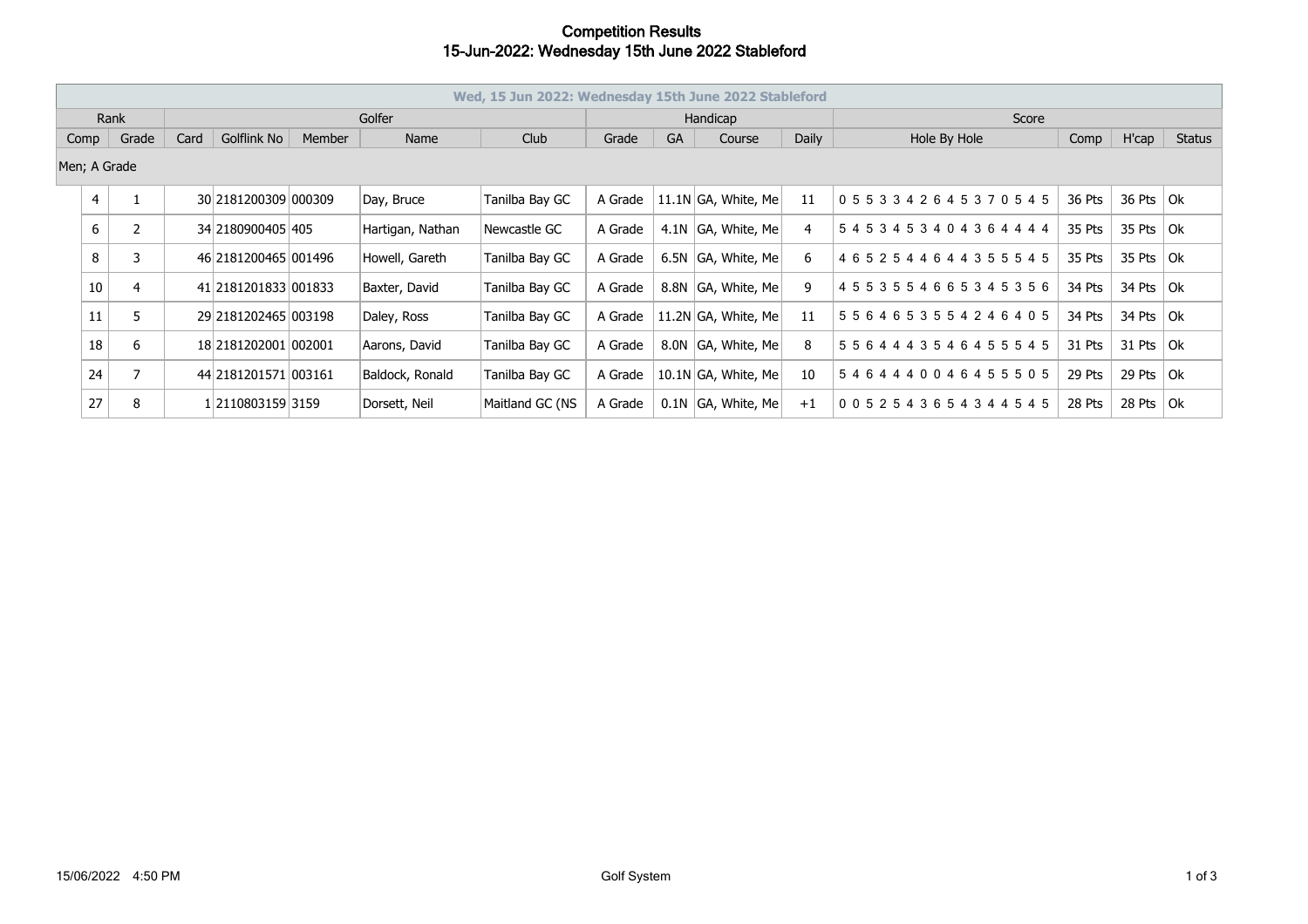## **Competition Results 15-Jun-2022: Wednesday 15th June 2022 Stableford**

| Rank           |                | Golfer |                      |        |                   |                |                |    | Handicap              |       | Score                           |        |                   |               |
|----------------|----------------|--------|----------------------|--------|-------------------|----------------|----------------|----|-----------------------|-------|---------------------------------|--------|-------------------|---------------|
| Comp           | Grade          | Card   | Golflink No          | Member | Name              | Club           | Grade          | GA | Course                | Daily | Hole By Hole                    | Comp   | H'cap             | <b>Status</b> |
| Men; B Grade   |                |        |                      |        |                   |                |                |    |                       |       |                                 |        |                   |               |
| $\mathbf{1}$   | $\mathbf{1}$   |        | 37 2181203013 003013 |        | Cottrell, Brian   | Tanilba Bay GC | <b>B</b> Grade |    | 21.9N GA, White, Me   | 23    | 4 5 5 5 5 5 4 6 6 5 3 7 5 5 5 6 | 39 Pts | 39 Pts $ Ok $     |               |
| $\overline{2}$ | $\overline{2}$ |        | 7 2181202607 001453  |        | Jamieson, David   | Tanilba Bay GC | <b>B</b> Grade |    | 18.1N GA, White, Me   | 19    | 6553644654466456                | 38 Pts | 38 Pts            | Ok            |
| 3              | 3              |        | 4 2181200632 002753  |        | Moran, Les        | Tanilba Bay GC | <b>B</b> Grade |    | 17.0N GA, White, Me   | 18    | 5464664655346446                | 37 Pts | 37 Pts $ Ok $     |               |
| 5              | 4              |        | 47 2181201650 002132 |        | Chapman, Scott    | Tanilba Bay GC | B Grade        |    | 15.0N GA, White, Me   | 15    | 6 5 5 3 0 5 4 6 6 4 4 5 5 5 5 4 | 35 Pts | 35 Pts $ 0k $     |               |
| $\overline{7}$ | 5              |        | 26 2181202626 002626 |        | Bignell, Maxwell  | Tanilba Bay GC | <b>B</b> Grade |    | 20.8N GA, White, Me   | 22    | 5 5 7 3 4 5 5 7 6 6 3 0 5 5 5 5 | 35 Pts | 35 Pts $ 0k $     |               |
| 9              | 6              |        | 8 2181202596 002159  |        | Clayton, John     | Tanilba Bay GC | <b>B</b> Grade |    | 15.3N GA, White, Me   | 16    | 5 5 5 3 5 0 4 7 6 4 4 5 0 4 5 5 | 34 Pts | 34 Pts $ Ok $     |               |
| 12             | $\overline{7}$ |        | 11 2181202361 001416 |        | McMaster, William | Tanilba Bay GC | <b>B</b> Grade |    | 29.3N GA, White, Me   | 31    | 0573550874577560                | 33 Pts | 33 Pts            | Ok            |
| 13             | 8              |        | 10 2181200682 000682 |        | Hickson, Danny    | Tanilba Bay GC | B Grade        |    | 30.6N GA, White, Me   | 32    | 5685655656077056                | 33 Pts | 33 Pts $ Ok $     |               |
| 14             | 9              |        | 38 2181200537 000537 |        | Watson, Paul      | Tanilba Bay GC | <b>B</b> Grade |    | 31.9N GA, White, Me   | 34    | 5764054656460770                | 33 Pts | 33 Pts $ Ok $     |               |
| 15             | 10             |        | 22181200717 002978   |        | Richards, Philip  | Tanilba Bay GC | <b>B</b> Grade |    | 16.1N GA, White, Me   | 17    | 4 6 5 3 5 0 4 0 5 5 4 6 0 4 6 4 | 32 Pts | 32 Pts $ Ok$      |               |
| 16             | 11             |        | 5 2181200370 003158  |        | Guy, Robert       | Tanilba Bay GC | <b>B</b> Grade |    | 29.7N GA, White, Me   | 31    | 6575770756486675                | 31 Pts | 31 Pts $ 0k $     |               |
| 17             | 12             |        | 25 2181200229 002357 |        | Geddes, Cecil     | Tanilba Bay GC | <b>B</b> Grade |    | $31.8N$ GA, White, Me | 34    | 5574574706086500                | 31 Pts | 31 Pts            | l Ok          |
| 19             | 13             |        | 39 2181200609 000609 |        | Bloxham, Anthony  | Tanilba Bay GC | <b>B</b> Grade |    | 26.1N GA, White, Me   | 27    | 4683574740004457                | 31 Pts | 31 Pts            | l Ok          |
| 20             | 14             |        | 45 2181200223 002422 |        | Burkett, Andrew   | Tanilba Bay GC | <b>B</b> Grade |    | 24.3N GA, White, Me   | 25    | 6575774767365506                | 30 Pts | 30 Pts $ Ok $     |               |
| 21             | 15             |        | 23 2181203365 003365 |        | Swann, Neil       | Tanilba Bay GC | B Grade        |    | 14.7N GA, White, Me   | 15    | 5 6 5 4 5 5 3 5 6 4 3 6 0 6 0 4 | 30 Pts | 30 Pts $ Ok $     |               |
| 22             | 16             |        | 35 2181203213 003213 |        | Hartigan, Stephen | Tanilba Bay GC | <b>B</b> Grade |    | 20.7N GA, White, Me   | 22    | 0564654600306457                | 29 Pts | 29 Pts $ 0k $     |               |
| 23             | 17             |        | 48 2181201607 002227 |        | Deegan, Anthony   | Tanilba Bay GC | <b>B</b> Grade |    | 23.9N GA, White, Me   | 25    | 0564755766306066                | 29 Pts | 29 Pts            | l Ok          |
| 25             | 18             |        | 20 2181201950 002605 |        | Laing, David      | Tanilba Bay GC | <b>B</b> Grade |    | 27.2N GA, White, Me   | 29    | 6764663705307766                | 29 Pts | 29 Pts            | l Ok          |
| 26             | 19             |        | 32 2181200310 000310 |        | Chapman, Gary     | Tanilba Bay GC | B Grade        |    | 19.7N GA, White, Me   | 20    | 6565604065465505                | 28 Pts | 28 Pts $\vert$ Ok |               |
| 28             | 20             |        | 24 2181201695 001695 |        | Patterson, Keith  | Tanilba Bay GC | <b>B</b> Grade |    | 18.4N GA, White, Me   | 19    | 5 5 7 4 5 0 3 0 0 4 3 6 0 5 0 5 | 28 Pts | 28 Pts $ Ok $     |               |
| 29             | 21             |        | 15 2181203455 003455 |        | Roach, Ian        | Tanilba Bay GC | <b>B</b> Grade |    | 17.2N GA, White, Me   | 18    | 5054405666476550                | 28 Pts | 28 Pts $ 0k $     |               |
| 30             | 22             |        | 31 2181200211 001458 |        | Brown, Richard    | Tanilba Bay GC | <b>B</b> Grade |    | 20.5N GA, White, Me   | 21    | 5 6 7 4 6 5 5 0 6 5 3 6 6 6 6 6 | 27 Pts | 27 Pts $ 0k $     |               |
| 31             | 23             |        | 40 2181201812 001812 |        | Bevz, Oscar       | Tanilba Bay GC | B Grade        |    | 14.4N GA, White, Me   | 15    | 4560603605060450                | 26 Pts | 26 Pts $ 0k $     |               |
| 32             | 24             |        | 43 2181200276 003226 |        | Collins, Rod      | Tanilba Bay GC | <b>B</b> Grade |    | 26.8N GA, White, Me   | 28    | 0680560665406567                | 26 Pts | 26 Pts $ Ok $     |               |